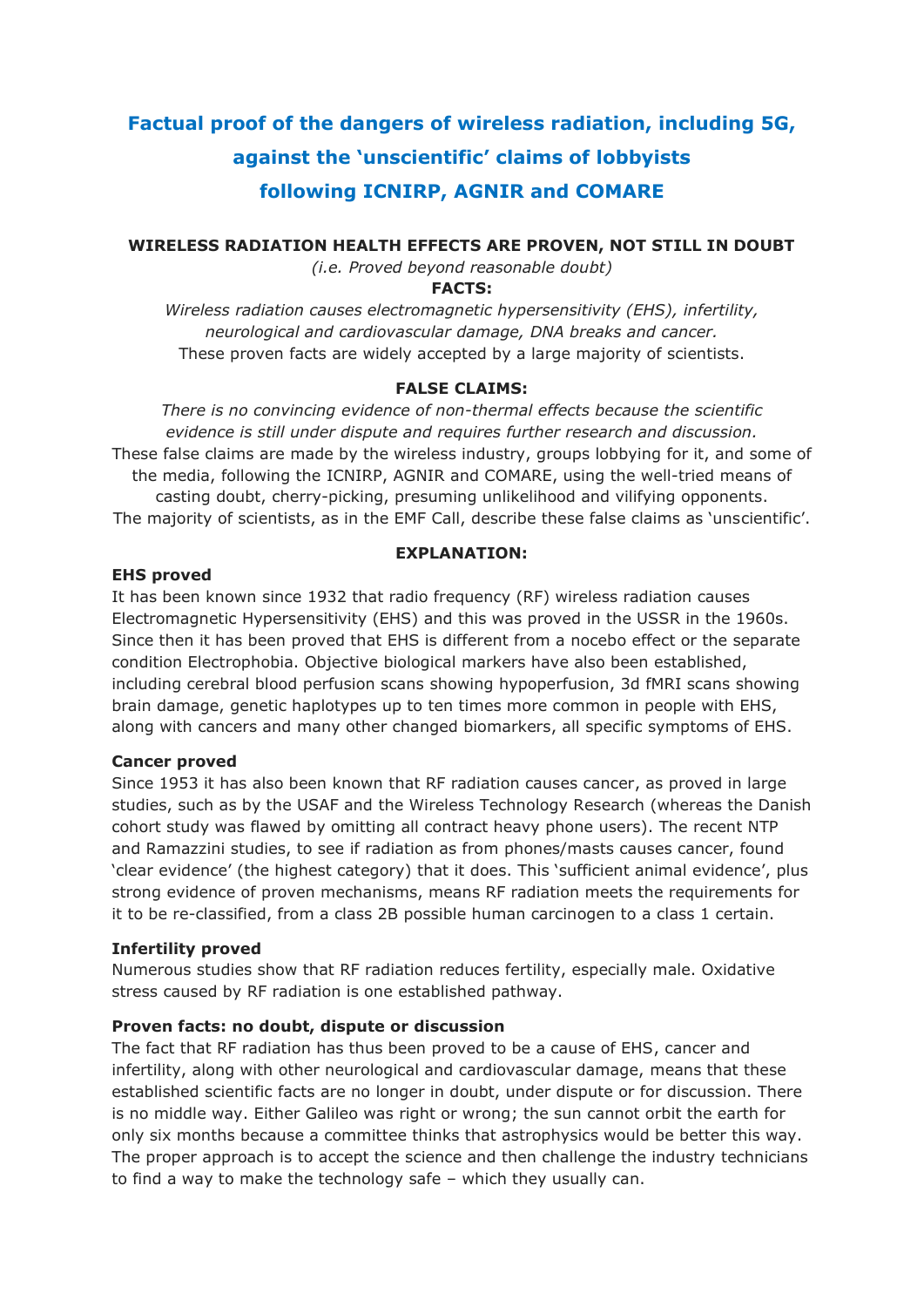# **CURRENT LACK OF PROTECTION: SHORT-TERM HEATING GUIDELINES**

*The false claims of ICNIRP, endorsed by WHO etc., began with Schwan's mistake of 1953, when he wrongly claimed that the only adverse effect of RF radiation was heating.*

*Exercise can also raise the body temperature one degree within six minutes, but without the proven effects of EHS, infertility and cancer which RF radiation can cause.*

- **UK:** Government employees allegedly could not admit that Schwan was wrong, so they could never engage with the proven science and majority-viewpoint scientists. Sir Richard Doll, at first acclaimed for showing cancer from tobacco, was later paid to defend polluting industries and became the first chair of AGNIR, a former UK government agency, which consistently denied the actual science on electromagnetic (EM) fields. AGNIR was disbanded in 2017, after its 2012 report was shown as unsafe and inaccurate (Starkey, ref.). The UK government's refusal from 1990 to accept established EM bioeffects ranks as one of its worst cases of scientific failing. The UK government needs to break away from the minority viewpoint of ICNIRP and WHO.
- **USA:** The 1964 finding, that USSR research was a decade ahead of the US, led to the DARPA Project Pandora's discovery in 1974 that EMFs control calcium flux, and thus the significance of VGCCs. Since 1974 industry lobbyists have been sensitive about VGCCs as a proven EM non-thermal effect, although they seem less critical of other proven non-thermal biomechanisms. Prof. Martin Pall of Washington State University developed this US government finding, showing how VGCCs apply to many bioeffects and contribute to EHS and other ES symptoms. He is well regarded by the experts and widely published, but criticised by some industry lobbyists. This proven EM biomechanism was shown in a UK study confirming electrosensitivity, and the synergy of allergens with EM exposure (Puri BK et al. *J Compl. Integr Med.*, 2019).
- **UK still following 'unscientific' advice on Electrosensitivity (ES) and EHS** Although EHS was described in 1932 and proved in the 1960s in the USSR, the UK government and its COMARE still follows the ICNIRP. They deny EHS' existence by ignoring the many studies confirming EHS, cherry-picking negative studies, ignoring studies showing EHS is not a nocebo effect, and confusing EHS with the different condition of Electrophobia. Given that up to 79% of the population may be ES, 1.2% (800,000 people in the UK) severely affected, and some 0.65% have lost access to work or school because of the high levels of RF radiation, the UK government clearly needs to abandon the ICNIRP's 'unscientific' advice, and follow the proven science.

# **Use scientific Bioinitiative reports etc, not 'unscientific' ICNIRP and WHO**

- Some of the most accurate reviews and analysis of the proven dangers of EM radiation are: Bioinitiative Reports (2007, 2012), EUROPAEM EMF Guideline 2016.
- The minority-viewpoint opinions of the ICNIRP, SCENIHR and AGNIR are invalid and unprotective, based on Schwan's 1953 mistake and cherry-picking studies.
- According to majority-viewpoint experts, WHO's ICNIRP 2018 draft guidelines are 'unscientific, obsolete and do not represent an objective evaluation of the available science … They ignore the vast amount of scientific findings that clearly and convincingly show harmful effects at intensities well below ICNIRP quidelines.'  $(EMF)$  call)
- The WHO EMF Project is led, not by a medical doctor experienced in diagnosing real EHS, as would be expected, but by a trained electrical engineer, as befits the role of the WHO, legally subservient since 1959 through the IAEA to the radiation industry.
- 5G, like much RF technology, deployed 24/7 on unaware or non-consenting people, has not been tested for safety pre-market, unlike pharmaceutical products.